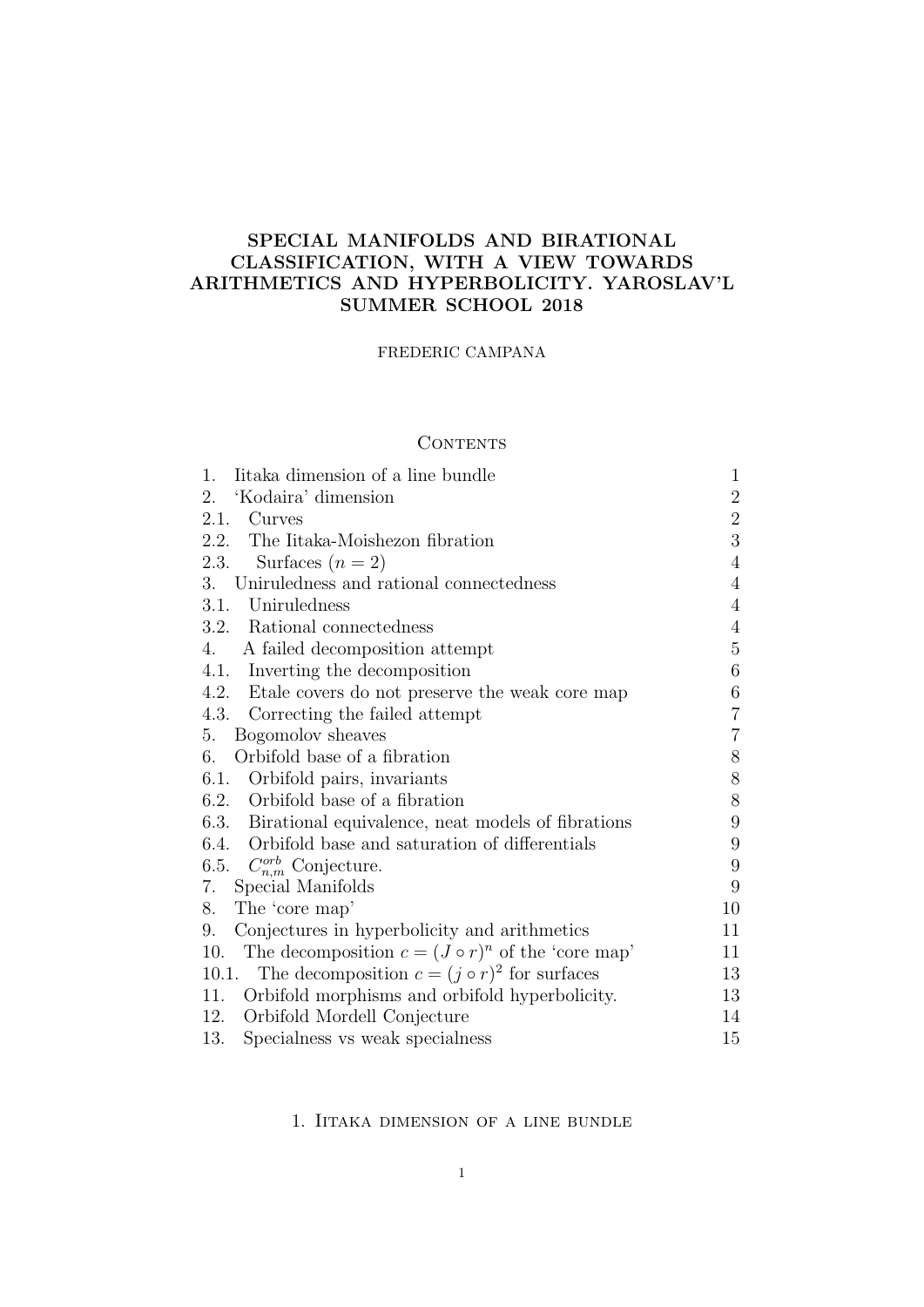Details and numerous examples in [U]. Let  $X$  be a complex and connected projective manifold of dimension n.

Let  $\kappa(X, L) := \overline{lim}_{m \to +\infty} \frac{Log(h^0(X, mL))}{Log(m)}$  $\frac{\Gamma(n^{\circ}(X,mL))}{Log(m)} \in \{-\infty,0,1,...,n\}.$ Thus:

•  $\kappa(X, L) = -\infty$  iff  $h^0(X, mL) = 0, \forall m > 0$ .

This is the case if  $L < 0$ , or, more generally, if  $L = \mathcal{O}_X(-D)$  for some effective divisor  $D$ . And also when  $X$  is an elliptic curve, with  $c_1(L) = 0$ , but L not torsion in  $Pic(X)$ .

•  $\kappa(X, L) = 0$  iff  $h^0(X, mL) \leq 1, \forall m > 0$ , with equality for some  $m > 0$ , for example if L is torsion in  $Pic(X)$ .

•  $\kappa(X, L) = n$  iff  $mL = A + E$ , for some  $m > 0$ , A ample and E effective.

•  $\kappa(X, L) = d \in \{1, ..., n\}$ . in the following simple, but typical, example:

 $X = Y \times Z, dim(Z) = d, dim(Y) = (n-d), L = p_Z^*(M), M \in Pic(Z),$ ample,  $p_Z : X \to Z$  the projection on the second facteur.

**Proposition 1.1.** If  $\kappa(X, L) = d \geq 0$ , for some integer  $m > 0$ , the rational map  $\Phi_{m,L}: X \dashrightarrow \mathbb{P}((H^0(X,m,L)^*))$  associated to the linear system  $|m.L|$  is a fibration (with connected fibres), its image  $Z = \Phi_{mL}(X)$ has dimension d, is independent of  $m \gg 0$  suitably chosen (up to birational equivalence), and its generic fibre  $X_z$  has  $\kappa(X_z, L_{|X_z}) = 0$ . In particular, if  $d = n$ ,  $\Phi_{mL}(X)$  is birational to X.

Said otherwise:  $\kappa(X, L) := max_{m>0} \{dim(\Phi_{m,L}(X))\}.$ 

# 2. 'Kodaira' dimension

The main case is when  $L = K_X := det(\Omega^1_X)$ , the canonical line bundle on X. One writes then:  $\kappa(X) := \kappa(X, K_X)^1$ .

We first start with the case of curves. Then  $\kappa(X)$  tells (almost) everything on  $X$ , qualitatively.

2.1. Curves. The situation is indeed very simple:  $\kappa(X) \in \{-\infty, 0, 1\}$ describes  $X$ , its topology, fundamental group, and, as seen later, qualitatively, its hyperbolicity and arithmetic properties too.

| $\kappa$ |       |                      | $\pi_1(X)$ |
|----------|-------|----------------------|------------|
| $\infty$ | $q=0$ | நு⊾                  |            |
| -11      | $q=1$ | $\mathbb{C}/\Lambda$ |            |
|          | >2    | ∭.                   |            |

• The main objective here will be to define the analogues of these 3 classes in higher dimensions, and to decompose an arbitrary higher dimensional  $X$  into its 'components' of the 3 types by a suitable sequence of canonical and functorial fibrations.

<sup>&</sup>lt;sup>1</sup>In fact introduced by Shafarevich et al.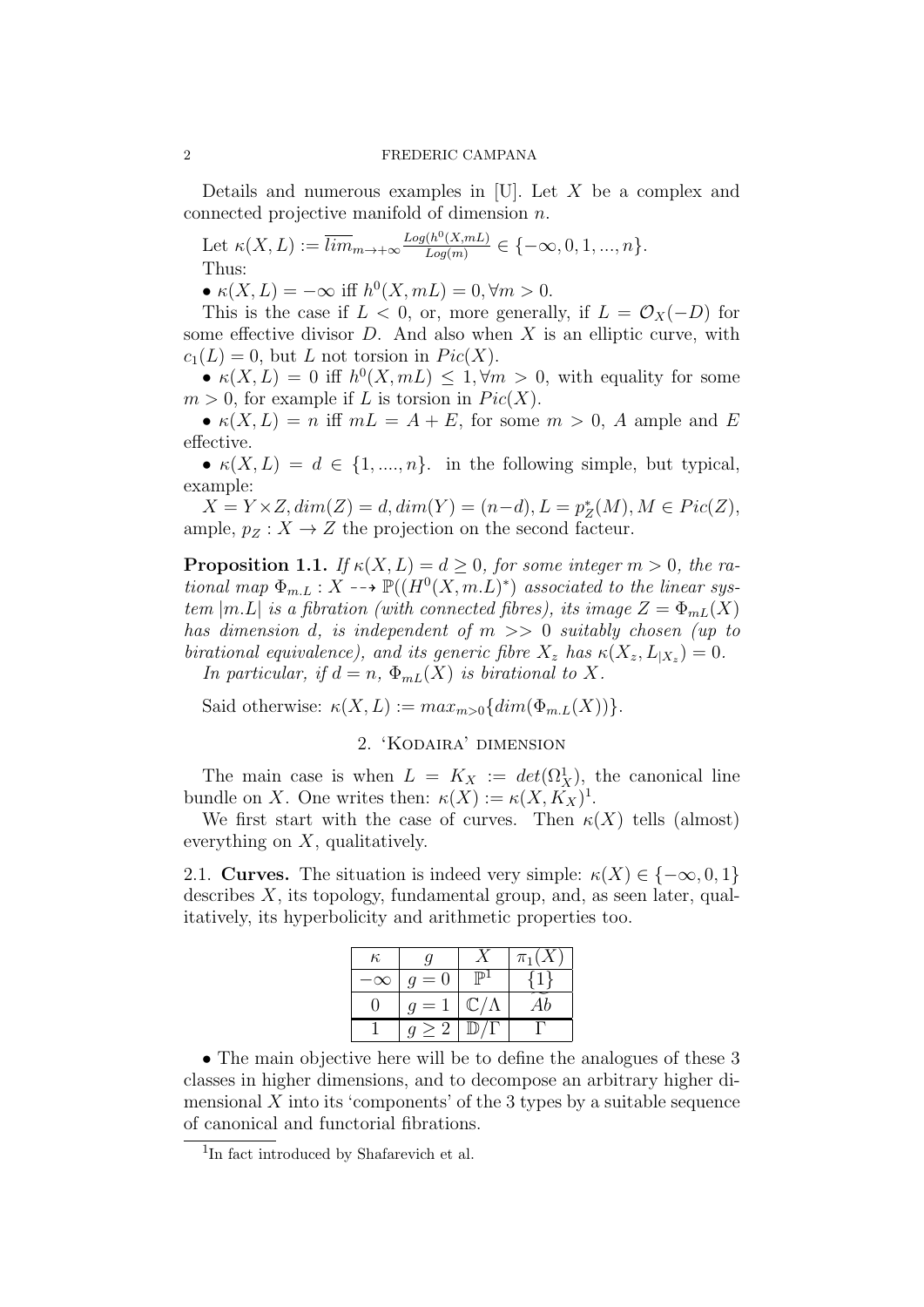2.2. The Iitaka-Moishezon fibration. The invariant  $\kappa(X)$  enjoys several properties:

• It is birational, and preserved by finite étale covers

• Additive for products. Indeed, if  $X = Y \times Z$ , one has:  $h^0(X, mK_X) =$  $h^0(Y, mK_Y) \times h^0(Z, mK_Z), \forall m$ , and so:  $\kappa(Y \times Z) = \kappa(Y) + \kappa(Z)$ . In particular:  $\forall Y_{n-1}$ , one has:  $\kappa(\mathbb{P}_1 \times Y_{n-1}) = \kappa(Y) + (-\infty) = -\infty$ .

Manifolds with  $\kappa = -\infty$  are thus not 'indecomposable', and should be decomposed into a 'part' with  $\kappa > 0$  and a 'part' concentrating the  $\kappa = -\infty$  property. The 'rational quotient' map (also called 'MRC' fibration)  $r: X \to R$  will realise this decomposition (see 3.7).

• There are 3 fundamental cases:

1.  $\kappa(X) = -\infty$ .

2.  $\kappa(X) = 0$ 

3.  $\kappa(X) = n$ .

And  $(n-1)$  'intermediate' cases:

•  $0 \lt K(X) = d \lt n$ . In these cases, X is 'decomposed' as a 'twisted product' of manifolds with  $\kappa = 0$  by a manifold Z of lower dimension  $d$  by the following fibration  $J$ . Indeed:

When  $\kappa(X) \geq 0$ , the map  $J := \Phi_{mK_X} : X \dashrightarrow Z := \Phi_{m,K_X}(X)$ , for  $m > 0$  suitably large and divisible is birationally well-defined, and may be assumed to be regular (ie: holomorphic). Its generic fibres  $X<sub>z</sub>$  are then smooth with  $\kappa(X_z) = 0$ . This is the 'Moishezon-Iitaka' fibration.

We have  $\kappa(X_z) = 0$  because  $\kappa(X_z, K_{X|X_z}) = 0$ , and  $K_{X|X_z} = K_{X_z}$ (by the 'Adjunction formula').

When  $\kappa(X) = 0$ , Z is a point, J does not give any information on X, but when  $\kappa(X) = n$ ,  $Z = X$  and J embeds birationally X in the projective space  $\mathbb{P}((H^0(X,m.L)^*)).$ 

**Caution:** In general, however,  $\kappa(Z) < d := dim(Z) = \kappa(X)$ . The fibration J thus does not decompose X in parts with  $\kappa(X_z) = 0$  and  $\kappa(Z) = dim(Z)$ . Moreover, J is not defined when  $\kappa(X) = -\infty$ .

The sought decomposition thus needs further constructions.

The resulting 'classification' table thus looks like this by now, with  $X_d$  a smooth hypersurface of degree  $d > 0$  in  $\mathbb{P}_{n+1}$ ; by adjunction:  $K_{X_d} = \mathcal{O}_X(n+2-d)$ :

|                                                            | $\pi_1(X)$ |                 |
|------------------------------------------------------------|------------|-----------------|
| uniruled?                                                  |            | $d \leq (n+1)$  |
| $K_X$ birationally torsion ?                               | Ab?        | $  d = (n + 2)$ |
| $1 < \kappa < n \mid J: X \to Z_{\kappa}, \kappa(X_z) = 0$ |            |                 |
|                                                            | 22         | $d > (n+3)$     |

The symbol "?" (resp. "??") means that a conjecture exists (resp. that no general structure scheme is known or even possibly expected).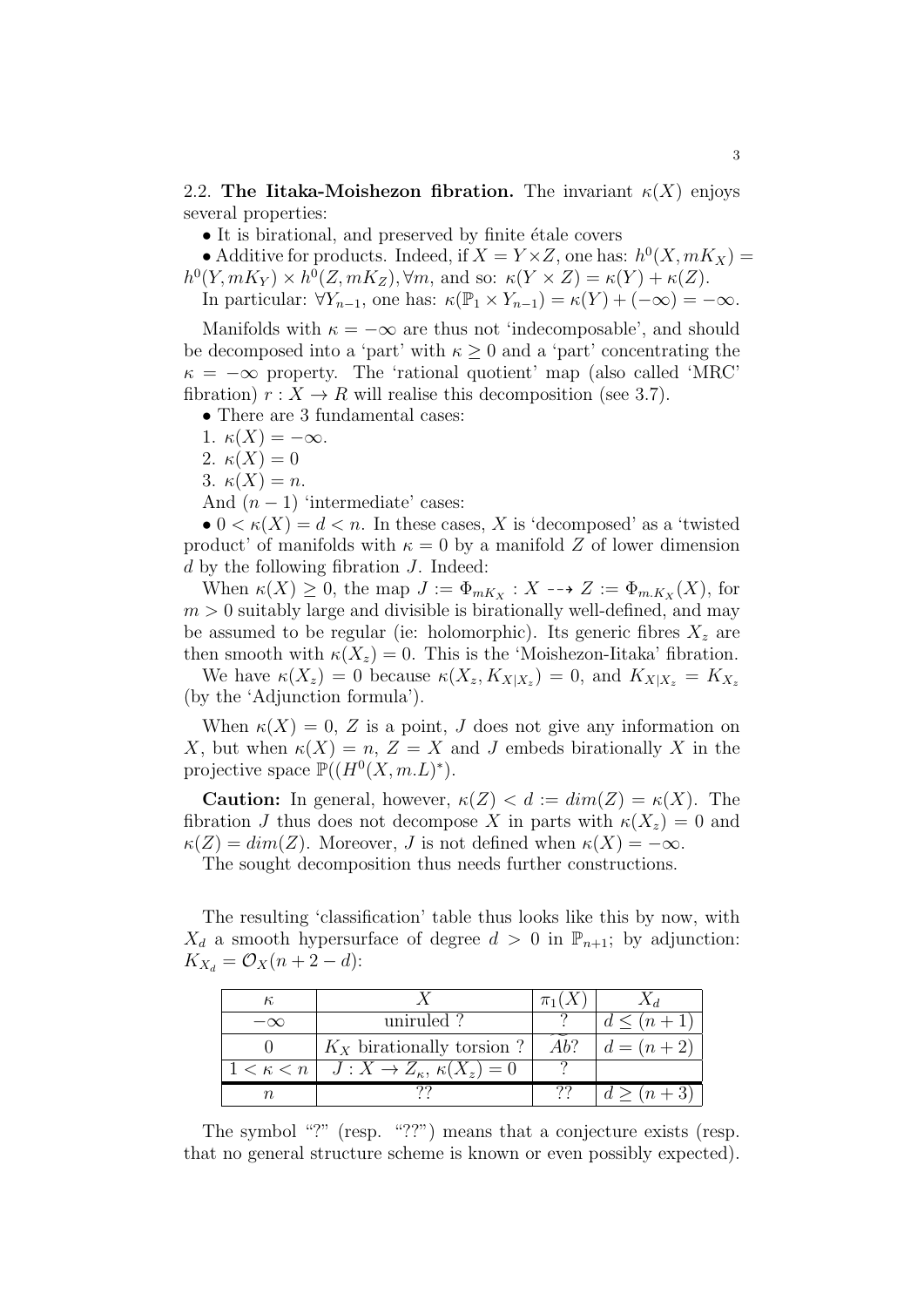#### 4 FREDERIC CAMPANA

• When  $n = 2$  (and to a large extent when  $n = 3$ ), much more is known.

2.3. **Surfaces**  $(n = 2)$ . The 'Kodaira-Enriques-Shafarevich' classification, is displayed in the table below ( up to birational equivalence and finite etale covers).

Here,  $q = h^1(X, O_X) = h^0(X, \Omega_X^1) = \frac{1}{2}b_1(X)$ ; K3-surfaces are defined by:  $q = 0, K_X \cong O_X$ . They form a single deformation family containing the smooth quartics in  $\mathbb{P}_3$ .

| к         |     | $X$ (up to bir., étale $\cong$ ) | $\pi_1(X)$                                |
|-----------|-----|----------------------------------|-------------------------------------------|
| $-\infty$ | q>0 | $\mathbb{P}^1 \times C_a$        | $\pi_1(C_a)$                              |
|           |     | K3                               |                                           |
|           |     | $\mathbb{C}^2/\Lambda$           |                                           |
|           |     | Elliptic/curve $B$               | $\mathbb{Z}^t \rtimes \pi_1(B), t = 0, 2$ |
|           |     |                                  |                                           |

**Remark 2.1.** When  $\kappa(X) = 1$ , we replace X by a suitable finite étale cover in order to eliminate the multiple fibres of the ellliptic fibration.

3. Uniruledness and rational connectedness

### 3.1. Uniruledness.

Definition 3.1.  $X_n$  is uniruled if some  $f: \mathbb{P}^1 \times Y_{n-1} \dashrightarrow X_n$  rational, dominating, exists.

Using  $Chow(X)$ , this also means that X is covered by rational curves (ie: images of non-constant maps from  $\mathbb{P}^1$  to X).

**Remark 3.2.** If X is uniruled,  $\kappa(X) = -\infty$ . (True for  $V := \mathbb{P}^1 \times Y_{n-1}$ , and  $\kappa(V) \geq \kappa(X)$  since  $f: V \dashrightarrow X$  is dominating).

The reverse implication is a central conjecture of algebraic geometry (proved for  $n \leq 3$ ).

Conjecture 3.3. ('uniruledness conjecture') If  $\kappa(X) = -\infty$ , X is uniruled. (Equivalently:  $\kappa(X) \geq 0$  if X is not uniruled).

The following 'approximate' solution is however known (adding a sufficiently ample A to  $m.K_X$ ).

Theorem 3.4. TFAE: 1. X is uniruled.

2.  $h^0(X, m.K_X + A) = 0$  for  $m > m(A)$ .

## 3.2. Rational connectedness.

**Definition 3.5.**  $X_n$  is said to be rationally connected (RC for short) if, for any  $(x, y) \in X \times X$  generic, there is a rational curve containing x and y.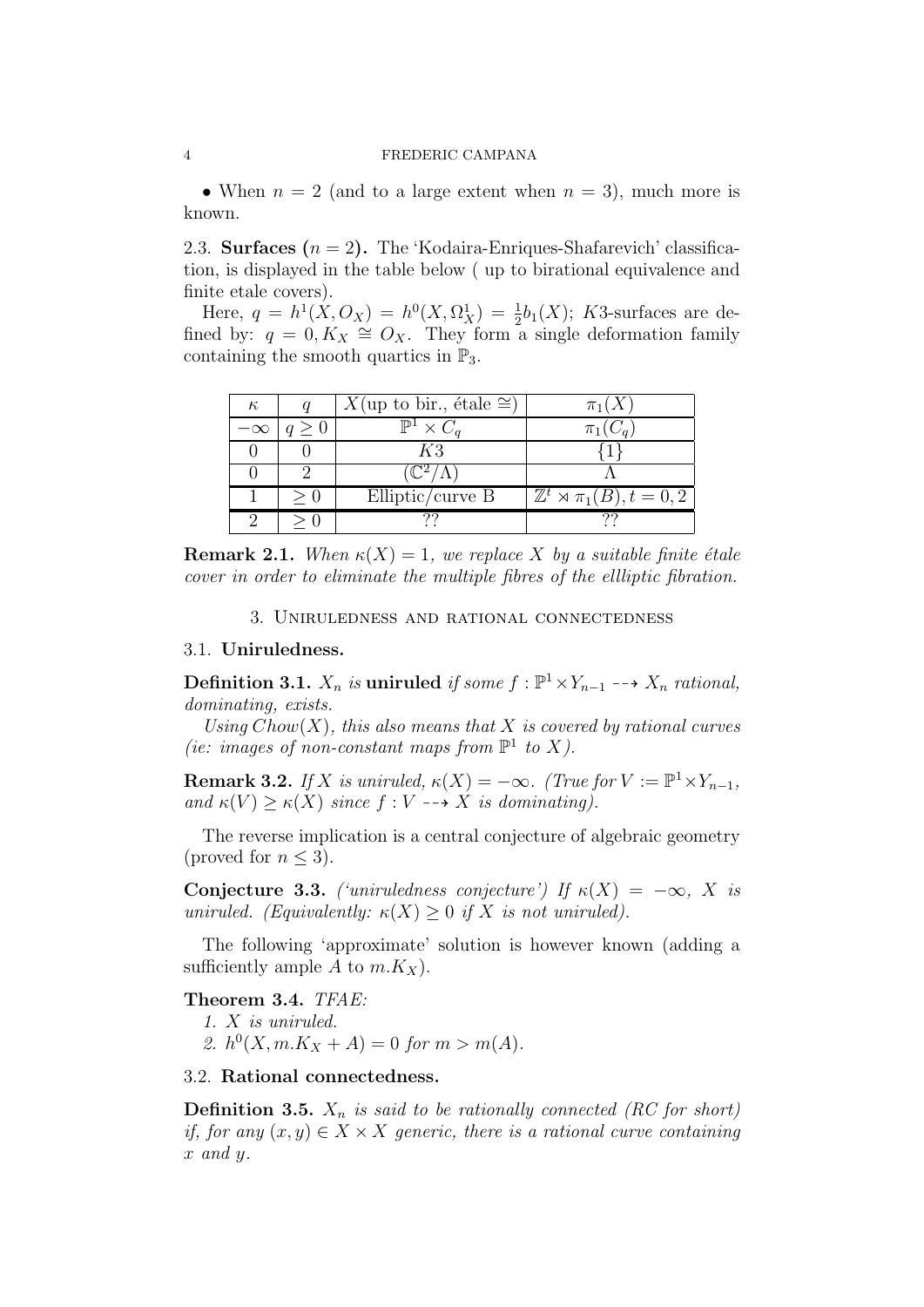**Example 3.6.** 1.  $\mathbb{P}_n$  is RC. More generally:

- 2. rational  $\implies$  unirational  $\implies RC$ .
- 3. RC surfaces are rational. RC threefolds may not be rational.
- 4. Fano manifolds (those with  $-K_X$  ample) are RC. Thus:
- 5.  $X_d \subset \mathbb{P}_{n+1}$  with  $d \leq n+1$  are RC.
- 6. General  $X_4 \subset \mathbb{P}_4$  are expected not to be unirational.
- 6. RC manifolds are simply-connected.

Uniruled manifolds are canonically decomposed as follows:

**Theorem 3.7.** For any X, there exists a (unique) fibration  $r : X \to R$ such that:

1. It fibres are RC

2. R is not uniruled.

The map r is called the 'rational quotient' (or alternatively the MRC fibration) of  $X$ .

Conjecture 3.3 implies that: 2<sup>+</sup>.  $\kappa(R) \geq 0$ 

The two extreme cases are: X is not uniruled (and  $R = X$ ), and: X is RC (and  $R$  is one point).

**Theorem 3.8.** TFAE (for A sufficiently ample on X):

1. X is RC. 2.  $h^0(X, \otimes^m(\Omega_X^1) \otimes A) = 0, \forall m \ge m(A)$ 3. For any dominating  $f: X \dashrightarrow Z$ , Z is uniruled. Conjecture 3.3 implies that this is also equivalent with: 3<sup>+</sup>.  $\kappa_+(X) = -\infty$  (see Definition 3.9 below).

Definition 3.9.  $\kappa_+(X) := max\{\kappa(Z), f : X \dashrightarrow Z \text{ dominating}\}.$ 

The implications  $1 \Longrightarrow 2 \Longrightarrow 3$  are easy. Theorem 3.8 gives  $3 \Longrightarrow 1$ .

4. A failed decomposition attempt

**Assume conjecture 3.3**. For any  $X_n$ , we then have then two maps: 1.  $r: X \to R := R_1$  with  $\kappa(R) \geq 0$ . Thus:

2.  $J: R \to J(R) := X_{(1)}$  is well-defined.

The map  $J \circ r : X \to X_{(1)}$  is thus well-defined for any X. Moreover: •  $X = X_{(1)}$  if and only if X is of general type.

• Otherwise,  $n_1 := dim(X_{(1)}) < dim(X) = n := n_0$ .

We can thus iterate the fibration  $J \circ r$ , applying it successively to  $X, X_{(1)}, ..., X_{(k)}$  as long as  $n_0 > n_1 > ... > n_k = n_{k+1}$ 

We have  $k \leq n$ , since  $0 \leq n_k \leq n - k$ .

In other words:  $(J \circ r)^n : X \to X_{(n)}$  is a fibration such that:

1.  $X_{(n)}$  is of general type (possibly a point)

2. The fibres of  $(J \circ r)^n$  are towers of fibrations with fibres having either  $\kappa^+ = -\infty$  or  $\kappa = 0$ .

Its fibres are in fact 'very weakly special' in the following sense: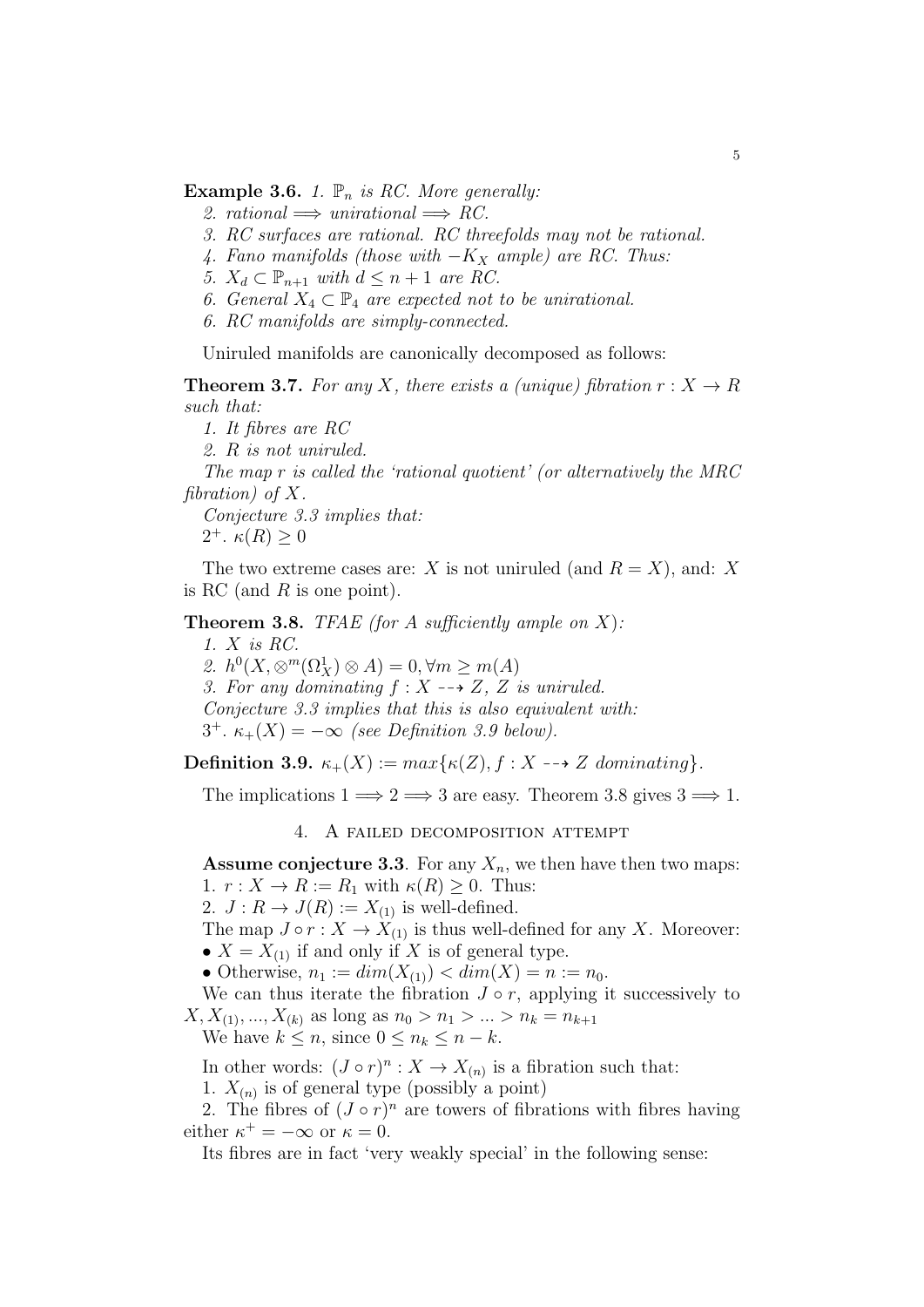**Definition 4.1.** X is 'very weakly special' (vwS for short) if there is no fibration  $f: X \dashrightarrow Z_p, p > 0$  with Z of general type.

**Proposition 4.2. Assume Conjecture 3.3.** The fibres of  $c_w$  :=  $(j \circ r)^n : X \to X_{(n)}$  are very weakly special. Its base  $X_{(n)}$  is of general type. This is the unique map with these two properties.

We call the map  $c_w$  the 'weak core map' of X.

The proof rests on the following 3 properties:

1. X is vwS if  $\kappa_+(X) = -\infty$  (by definition)

2. X is vwS if  $\kappa(X) = 0$  (uses Corollary 4.4)

3. If  $f: X \to Z$  and  $X \to Y$  are fibrations with Z of general type and  $X<sub>y</sub>$  vwS, then f factorizes through g (ie:  $\exists h: Y \to Z$  such that  $f = (h \circ g)$ .

This last property implies the uniqueness of  $c_w$ .

4.1. Inverting the decomposition. More importantly, the 'weak core map' can be obtained directly, without using neither Conjecture 3.3, nor the fibrations  $r$  and  $j$ , but only the following Theorem 4.3 (see Corollary 4.5).

**Theorem 4.3.** ([V]) Let  $f: X \to Z$  be a fibration, with Z of general type (ie:  $\kappa(Z) = dim(Z)$ ). Then  $\kappa(X) = \kappa(X_z) + dim(Z)$ .

**Corollary 4.4.** Let  $f : X \to Z$  be a fibration with  $\kappa(X) = 0$ . Then  $\kappa(Z) < dim(Z)$  if  $dim(Z) > 0$ .

**Corollary 4.5.** For any X, there is a unique fibration  $c_w : X \to C_w$ such that: its fibres are vwS, and  $C_w$  is of general type.

We need Conjecture 3.3 in order to get the decomposition  $c_w$  =  $(j \circ r)^n$ .

4.2. Etale covers do not preserve the weak core map. This seemingly satisfactory decomposition result is, however, not preserved by finite étale maps. This is a major failure.

**Definition 4.6.**  $X$  is 'weakly special' (wS for short) if every finite étale cover of X is very weakly special.

Example 4.7. We now give a very simple example of a surface which is vwS, but not wS.

Let  $X_0 = C \times E$ , with C a hyperelliptic curve of genus  $g \geq 2$ , and hyperelliptic involution  $h: C \to C$ , and quotient  $\pi: C \to C / < h > \cong$  $\mathbb{P}^1$ , where E is an elliptic curve equipped with translation  $\tau$  of order 2. Let the fixpoint free diagonal involution  $h \times \tau : X_0 \to X_0$  operate on  $X_0$ , and let X be the (étale) quotient  $p : X_0 \to X := X_0 / \langle h \times \tau \rangle$ .

Thus X is vwS, but not wS.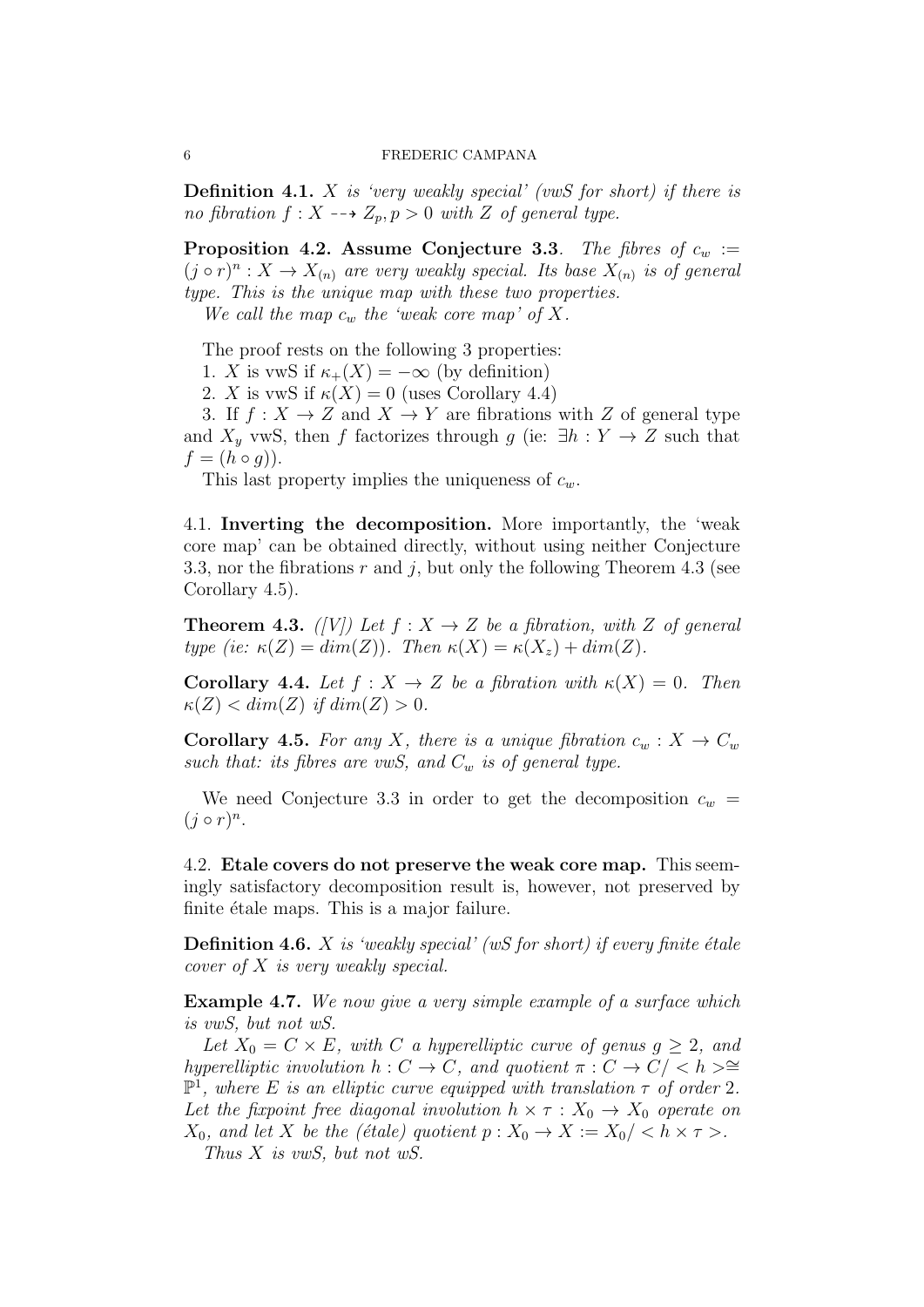4.3. Correcting the failed attempt. In order to correct the above decomposition  $c = (j \circ r)^n$ , we shall introduce a stronger notion of specialness:

**Definition 4.8.** X is 'special' if  $\kappa(X, L) < p$ ,  $\forall L \subset \Omega_X^p$  of rank 1, and any  $p > 0$ .

**Remark 4.9.** If  $f : X \to Z_p, p > 0$  is a fibration with Z of general type, then  $L_f := f^*(K_Z) \subset \Omega^p_X$  is a rank 1 subsheaf with  $\kappa(X, L_f) = p$ . Thus Special implies very weakly special. We shall see (Corollary 8.2) that Special implies weakly special as well (but the converse does not hold in dimension 3 or more (see  $\S.13$ ).

The important feature of this new definition is that even if the base of  $f: X \to Z$  is not of general type, the **saturation**  $L_f$  of  $f^*(K_Z)$ in  $\Omega_X^p$  may have  $\kappa(X, L_f) = p$ . This is precisely what happens in the example 4.7 above. Moreover,  $\kappa(X, L_f) = \kappa(Z, K_Z + D_f)$ , where the pair  $(Z, D_f)$  is the 'orbifold base' of f, encoding the multiple fibres of f (in Example 4.7, these are the  $2g+2$  points of  $\mathbb{P}_1$  over which  $\pi$  ramifies  $(to\ order\ 2)$ .

The decomposition we are aiming at will be achieved by using the notion of specialness of 4.8 in two steps:

• A first fibration  $c: X_n \to C$  (the 'core map') will separate the two opposite 'parts' of  $X$ : its fibres (which are 'special'), and its 'orbifold base' (which is of general type). (see §. 8)

• The second step (still depending on conjecture  $C_{n,m}^{orb}$ ) decomposes  $c = (j \circ r)^n$  as a sequence of canonical and functorial fibrations r and j. The fibrations r (resp. j) are 'orbifold analogues' of the previous ones, and have 'orbifold' fibres generalising rationally connected (resp.  $\kappa = 0$ ) manifolds respectively. (see §10)

### 5. Bogomolov sheaves

**Theorem 5.1.** ([Bog]) Let  $\mathcal{L} \subset \Omega_X^p$  a rank 1 coherent subsheaf. Then: 1.  $\kappa(X, \mathcal{L}) \leq p$ .

2. If  $\kappa(X, \mathcal{L}) = p$ , there exists a (unique) fibration  $f: X \to Y_p$  such that  $\mathcal{L} = f^*(K_Y)$  generically on X. We say that  $\mathcal{L}$  is a 'Bogomolov sheaf' on X if, moreover,  $p > 0$ .

Thus X is 'Special' (as in definition  $(4.8)$ ) means that X does not carry any 'Bogomolov sheaf '.

**Remark 5.2.** If  $\mathcal{L}$  is a Bogomolov, sheaf,  $f^*(K_Y) \subsetneq \mathcal{L}$ , et  $\kappa(Y) < p$ , in general. The difference comes from the 'orbifold base' defined below.

**Example 5.3.** Let  $X$  be as in  $4.7$  above. It is not special. Indeed: its Iitaka fibration  $J: X \to C / \langle h \rangle = \mathbb{P}_1$  has smooth fibres isomorphic to E, with  $2(g + 2)$  double fibres isomorphic to  $E / \langle \tau \rangle$  over the ramification points  $a_j, j = 1, \ldots, 2g + 2$  of  $\pi : C \to \mathbb{P}_1$ . Define the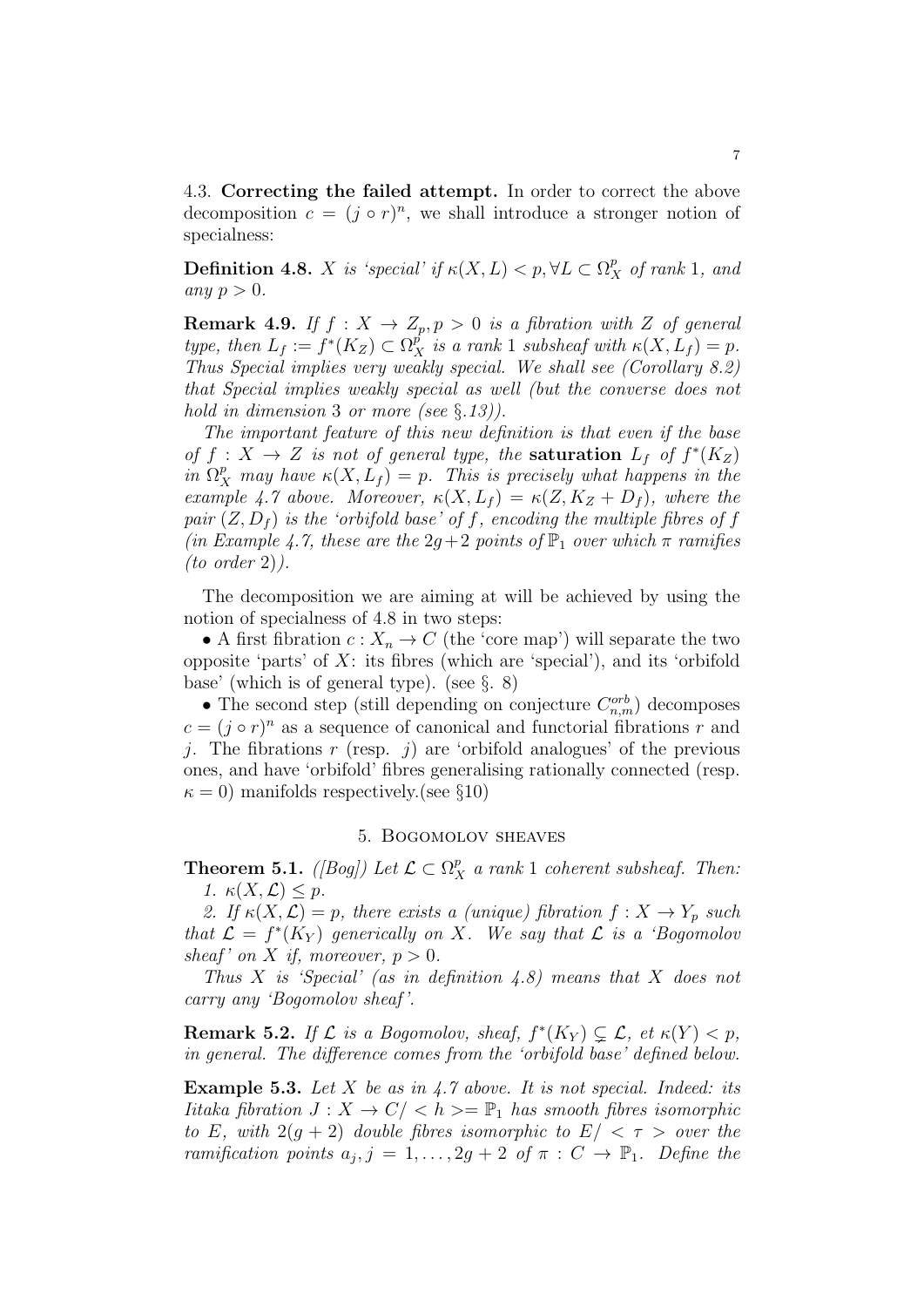#### 8 FREDERIC CAMPANA

'orbifold base' of J to be:  $(\mathbb{P}_1, D_J)$ , with  $D_J := \sum_{j=1}^{j=2g+2} (1 - \frac{1}{2})$  $(\frac{1}{2}).\{a_j\},\}$ and its canonical bundle to be  $L_J := K_{\mathbb{P}_1} + D_J$ , so that  $\pi^*(L_J) = K_C$ . A local computation shows that  $J^*(L_J) \subset \Omega^1_X$ , and  $\kappa(X, J^*(L_J)) =$  $\kappa(\mathbb{P}_1, L_J) = 1$ . Thus  $J^*(L_J)$  is a Bogomolov sheaf (with  $p = 1$ ), and X is not special.

This local computation reduces to:  $\frac{du}{u^{1/2}} = 2. dx$  if  $u = x^2$ .

### 6. Orbifold base of a fibration

6.1. Orbifold pairs, invariants. An 'orbifold pair'  $(X, D)$  consists of a smooth connected complex projective manifold  $X_n$ , together with  $D := \sum_{j \in J} c_j D_j$ , a Q-divisor with irreducible components  $D_j$  equipped with rational coefficients  $c_j \in ]0,1]$ .

We also write  $c_j := (1 - \frac{1}{m})$  $\frac{1}{m_j}$ , with  $m_j := (1 - c_j)^{-1} \in \mathbb{Q} \cap ]1, +\infty[ \cup +$  $\infty$ , called 'the multiplicity' of  $D_j$  in D. For any irreducible divisor  $F \subset X$ , we define  $m_D(F) = 1$  if F is not a component of D, and  $m_D(F) := m_j$  if  $F = D_j$ , so that  $D = \sum_{F \subset X} (1 - \frac{1}{m_F G})$  $\frac{1}{m_F(D)}$ ). F, also.

We say that  $(X, D)$  is 'smooth' if  $Supp(D) := \cup D_j$  is SNC, and that it is 'integral' if the  $m'_j s$  are all in  $\mathbb{Z} \cup +\infty$ .

• The canonical bundle of  $(X, D)$  is defined to be:  $K_X + D$ , its 'Kodaira' dimension is  $\kappa(X, D) := \kappa(X, K_X + D) \geq \kappa(X)$ .

6.2. Orbifold base of a fibration. Let  $f: X \to Y$  be a fibration, with Y smooth. For any irreducible divisor  $E \subset Y$ , let  $f^*(E) :=$  $\sum_{k \in K} t_k.F_k + R$ , the  $F'_ks$  being the components of  $f^{-1}(E)$  mapped surjectively onto E by f, while R is an f-exceptional divisor of X (ie:  $f(R) \subsetneq E$ .

Define  $m_f(E) := inf\{t_k, k \in K\}$ . This is the multiplicity<sup>2</sup> of the generic fibre of f over E. One has:  $m_f(E) = 1$ , for all but finitely many E's. The sum  $D_f := \sum_{E \subset Y} (1 - \frac{1}{m_f})$  $\frac{1}{m_f(E)}$ ). E is thus finite.

**Definition 6.1.** The 'orbifold base' of f is  $(Y, D_f)$ . Its Kodaira dimension is thus:  $\kappa(Y, K_Y + D_f)$ .

**Remark 6.2.** More generally, if  $X$  is itself equipped with an orbifold divisor D, we shall, for  $f, Y, E, F_k, t_k$  as above, define  $m_{f,D}(E) :=$  $\inf\{t_k.m_D(F_k), k \in K\}$ , and the orbifold base  $(Y, D_{f,D})$  of  $f : (X, D) \to$ Y to be  $(Y, D_{f,D})$ , with:  $D_{f,D} := \sum_{E \subset Y} (1 - \frac{1}{m_{f,D}})$  $\frac{1}{m_{f,D}(E)}$ ). $E$ .

**Example 6.3.**  $X_y$  the generic fibre of a fibration  $f : X \to Y$ , then: 1.  $D_f = 0$  if  $X_y$  is RC.

2.If  $X_y$  is an abelian variety, then  $D_f = D_f^*$ , the 'classical' orbifold base of f (see footnote).

<sup>&</sup>lt;sup>2</sup>Classically, one uses  $\gcd\{tk\}$ , instead of the *inf*, which leads to the 'classical' orbifold base  $(Y, D_f^*)$  of f. One reason to deviate from this choice is given in 6.5.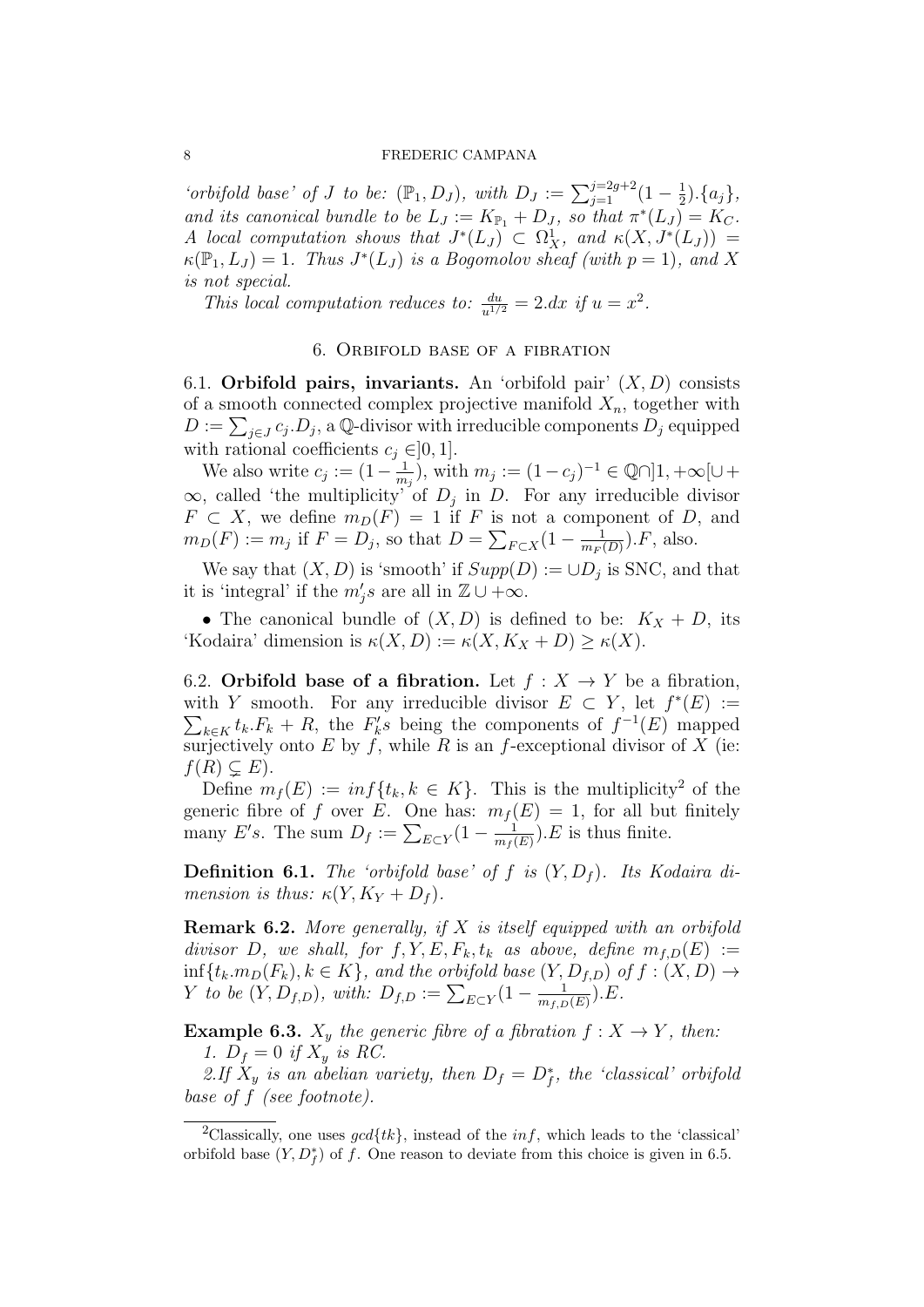6.3. Birational equivalence, neat models of fibrations. If  $f'$ :  $X' \to Y'$  is birationally equivalent to f, which is denoted  $f' \cong f$ , then  $\kappa(Y, D_f) \neq \kappa(Y', D_{f'})$  in general.

The birational notion is  $\kappa(X, f) := min_{f' \cong f} {\kappa(Y', K'_Y + D_{f'})}$ , which permits to define  $\kappa(X, f)$  even when f is only a rational fibration.

However,  $\kappa(Y, D_f) = \kappa(X, f)$  whenever  $f: X \to Y$  is 'neat' (ie: obtained by suitable base change and flattening). We assume in the sequel that all our maps are either neat or replaced by a neat birational model. We then speak of the 'neat orbifold base'  $(Z, D_Z = D_f)$  of a rational fibration f

### 6.4. Orbifold base and saturation of differentials.

**Theorem 6.4.** For any fibration  $f: X \rightarrow Y_p, p > 0$ , if  $\mathcal{L}$  is the saturation  $f^*(K_Y)^{sat}$  of  $f^*(K_Y)$  in  $\Omega_X^p$ , then:  $\kappa(X,\mathcal{L}) = \kappa(Y,K_Y+D_f)$ .

In particular,  $\mathcal L$  is a Bogomolov sheaf if and only if  $(Y, D_f)$  is of general type. Conversely, if  $\mathcal L$  is a Bogomolov sheaf, it is of the preceding form  $f^*(K_Y)^{sat}$  for a unique f.

**Remark 6.5.** Theorem 6.4 says that:  $\kappa(X, f^*(K_Y)^{sat}) - \kappa(X, f^*(K_Y)) =$  $\kappa(Y, D_f) - \kappa(Y)$ . This equality does not hold in general with the 'classical' multiplicities.

# $6.5.$   $C_{n,m}^{orb}$  Conjecture.

**Conjecture 6.6.**  $(C_{n,m}^{orb})$  If  $f : (X,D) \to Z_p$  is neat', then:  $\kappa(X, D) \geq \kappa(X_z, D_z) + \kappa(Z, D_{f,D}).$ In particular:  $\kappa(X) \geq \kappa(X_z) + \kappa(Z, D_f) \geq \kappa(X_z) + \kappa(Z).$ 

When  $D = 0 = D_Z$ , this is Iitaka's  $C_{n,m}$  conjecture. A partial solution is given by the:

**Theorem 6.7.** If  $\kappa(Z, D_Z) = p := dim(Z)$ , one has:  $\kappa(X, D) = \kappa(X_z, D_z) + \kappa(Z, D_z) = \kappa(X_z, D_z) + p$ Thus:  $\kappa(X) = \kappa(X_z) + p$  if  $\kappa(Z) = p$ .

Theorem 6.7 generalizes Theorem 4.3 to the orbifold context.

This generalisation considerably extends the range of applications of this former result, especially when  $\kappa(X_z) = \infty$ , or  $\kappa(Z) = -\infty$ .

Corollary 6.8. If  $\kappa(X, D) = 0$ , , one has:  $\kappa(Z, D_Z) < p$  for every  $f: (X, D) \to Zp, p > 0$ , rational dominant, with  $D_Z := D_{f,D}$ . In particular, X is special if  $\kappa(X) = 0$ .

### 7. Special Manifolds

Recall:

**Definition 7.1.**  $X_n$  is 'special (or: 'of special type") if there is no Bogomolov sheaf on X. Equivalently, for any fibration  $f: X \dashrightarrow Z_p$ ,  $p > 0$ , its 'neat' orbifold base  $(Z, D_Z)$  is not of general type.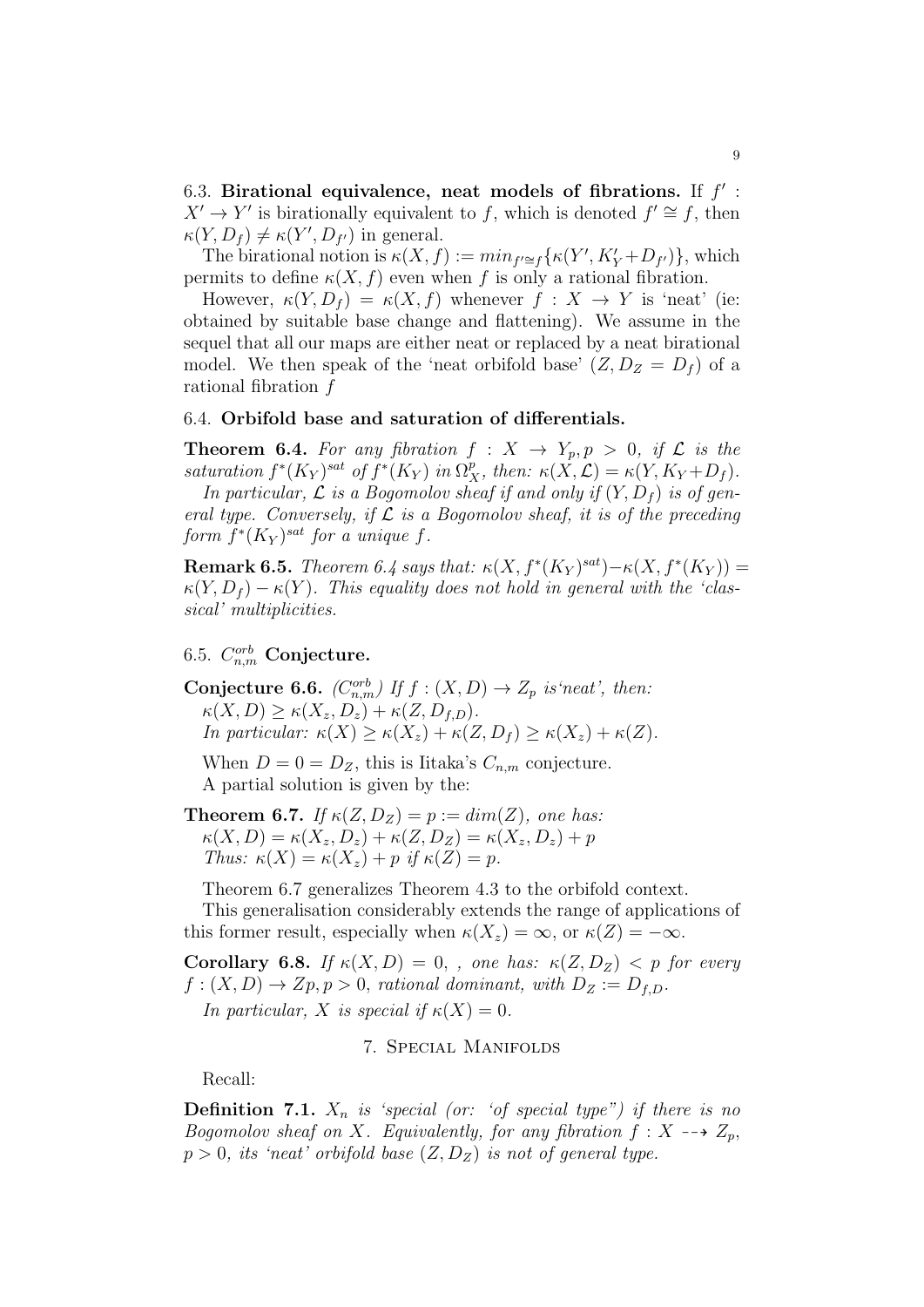**Example 7.2.** 0. If X is special, it is 'very weakly special'.

1. A curve  $X_1$  is special if and only if either rational or elliptic.

2. If  $f: X \dashrightarrow Y$  is dominating, and if X is special, so is Y.

3. If  $X' \to X$  is etale finite and if X est special, then X' too (proof based on Theorem 6.7, surprisingly difficult).

4. If X is RC, it is special.

5. If  $\kappa(X) = 0$ , X is special (by Corollary 6.8).

Particular (and easier) cases: X is an abelian variety,  $c_1(X) = 0$ .

6. For any  $k, n, -\infty \leq k < n$ , there exist special  $X_n$  with  $\kappa(X_n) = k$ .

7. If  $f: \mathbb{C}^n \dashrightarrow X_n$  is meromorphic (possibly transcendental) and non-degenerate, X is special ('orbifold version of Kobayashi-Ochiai').

8. A surface  $X_2$  is special if and only if  $\kappa(X) < 2$  and  $\pi_1(X)$  is almost abelian.

Indeed: when  $\kappa = -\infty, 0$ , this is clear from classification.

When  $\kappa = 1$ , after a suitable finite étale cover, the elliptic fibration  $J: X \to B$  has no multiple fibre<sup>3</sup>, and X is then special if and only if so is B. And thus  $\pi_1(X)$  is almost abelian if and only if  $q(B) \leq 1$ , because of the exact sequence of groups:  $\mathbb{Z}^{\oplus 2} \to \pi_1(X) \to \pi_1(B) \to 1$  $(if g(B) = 1, further arguments are required).$ 

9. There is no such simple characterisation when  $n > 3$ .

Conjecture 7.3. 1. If X is special,  $\pi_1(X)$  is almost abelian. 2. Being special is stable by deformation and specialisation. This is true if  $n = 2$  by 7.2(8), but is unknown if  $n > 2$ .

### 8. The 'core map'

**Theorem 8.1.** For any X, there exists a unique fibration  $c = c_X$ :  $X \rightarrow C = C_X$  such that:

1. Its 'general' fibres are special.

2. Its orbifold base  $(C, D_c)$  is of general type.

This (almost holomorphic) fibration is the 'core map' (of  $X$ ).

This map is functorial: if  $f: X \dashrightarrow Y$  is dominant, there is a unique map  $c_f : C_X \to C_Y$  such that  $c_Y \circ f = c_f \circ c_X$ .

The extreme cases are when X is of general type (and then  $X = C$ ). and when  $X$  is special (and then  $C$  is a point). In the intermediate cases, c thus 'splits'  $X$  into its antithetic 'parts': special (the fibres) and of general type (the orbifold base).

Idea of proof: If X is special,  $c$  is the map onto a point. Otherwise, c is the fibration associated to a Bogomolov sheaf  $\mathcal{L} \subset \Omega_X^p$  with maximal  $p > 0$ . A suitable application of Theorem 6.7 and induction on  $n = dim(X)$  show that its general fibres are special, and that this  $\mathcal L$  is unique  $\square$ 

<sup>&</sup>lt;sup>3</sup>Except in the simple case where  $B = \mathbb{P}_1$  and  $D_f$  is supported on two points or less.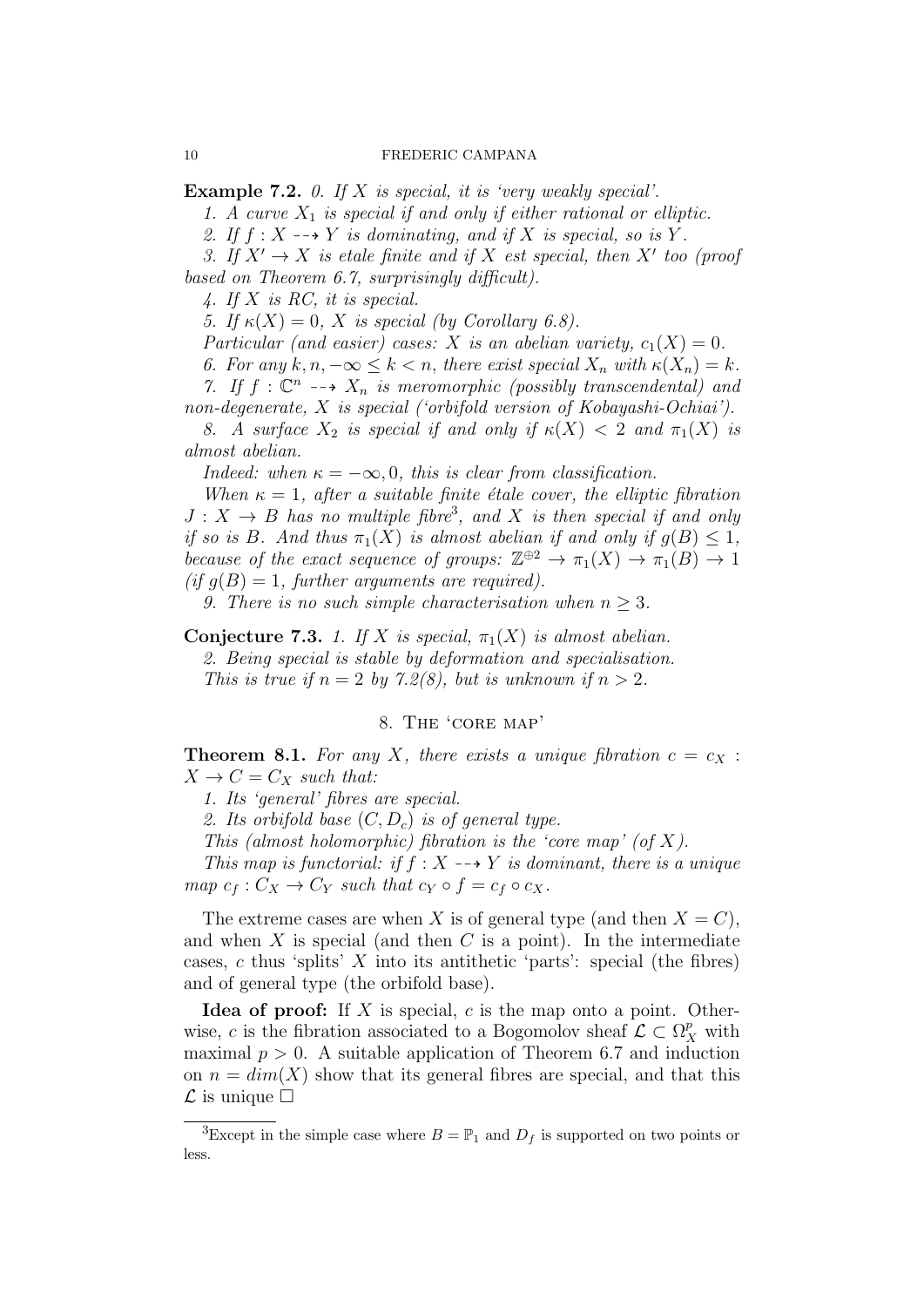**Corollary 8.2.** If  $u : X' \to X$  is finite étale,  $c_u : C' \to C$  is finite  $(ramified, but étale in an orbifold sense).$ 

In particular,  $X'$  is special if so is  $X$ .

Corollary 8.3. X is special if and only if any two of its generic points can be joined by a chain of special subvarieties (ie: varieties with special desingularisations).

Remark 8.4. 1. A singular variety need not be special if any two of its points are joined by a chain of special subvarieties (cones over a manifold of general type)

2. A special X may contain no strict special subvariety (simple abelian varieties, possibly the 'general' smooth quintic threefold).

9. Conjectures in hyperbolicity and arithmetics

**Conjecture 9.1.**  $X$  is special if and only if :

(H) equivalently: there is a non-constant holomorphic curve  $h: \mathbb{C} \rightarrow$ X with Zariski-dense image, or:  $\forall x, y \in X$ , there exists  $h : \mathbb{C} \to X$ with image containing x and y.

 $(A)$  (assuming X defined over a number field k): there exists a number field  $k' \supset k$  such that  $X(k')$  is Zariski dense in  $X^A$ .

These conjectures are motivated by the decomposition  $c = (j \circ r)^n$ (see §10), which permits (to a large extent) to reduce them to their orbifold versions about  $(X, D)'s$  which are either of general type, or with  $\kappa = 0$ , or  $\kappa_{+} = -\infty$ ). We shall explain this in §. 11.

Using the core map  $c: X \to C$ , and an orbifold version of Lang's conjectures, we get (see §. 11 for some details):

**Conjecture 9.2.** There is an algebraic subset  $W \subseteq C$  such that:

(H') Any non-constant holomorphic map  $h : \mathbb{C} \to X$  has image contained in  $c^{-1}(W)$ .

 $(A')$  (assuming X defined over a number field k): for any number field  $k' \supset k$ ,  $[c(X(k')) \cap (C - W)]$  is finite.

Recall that Lang's conjectures asserts these when  $X$  is of general type (so that  $c = id_X$ , then).

10. THE DECOMPOSITION  $c = (J \circ r)^n$  OF THE 'CORE MAP'

Let  $(X, D)$  be a smooth orbifold pair, let  $K_X + D$  be its canonical bundle. If  $f : (X, D) \longrightarrow Z$  is a fibration, we denote the orbifold base of any of its 'neat' birational models by  $(Z, D_Z := D_{f,D})$ , as in Remark 6.2.

• If  $\kappa(X, K_X + D) \geq 0$ , the Moishezon-Iitaka fibration is defined as when  $D = 0$ , using the linear system  $m.(K_X + D)$  for  $m > 0$ 

<sup>&</sup>lt;sup>4</sup>This property is called 'potential density' by geometric arithmeticians.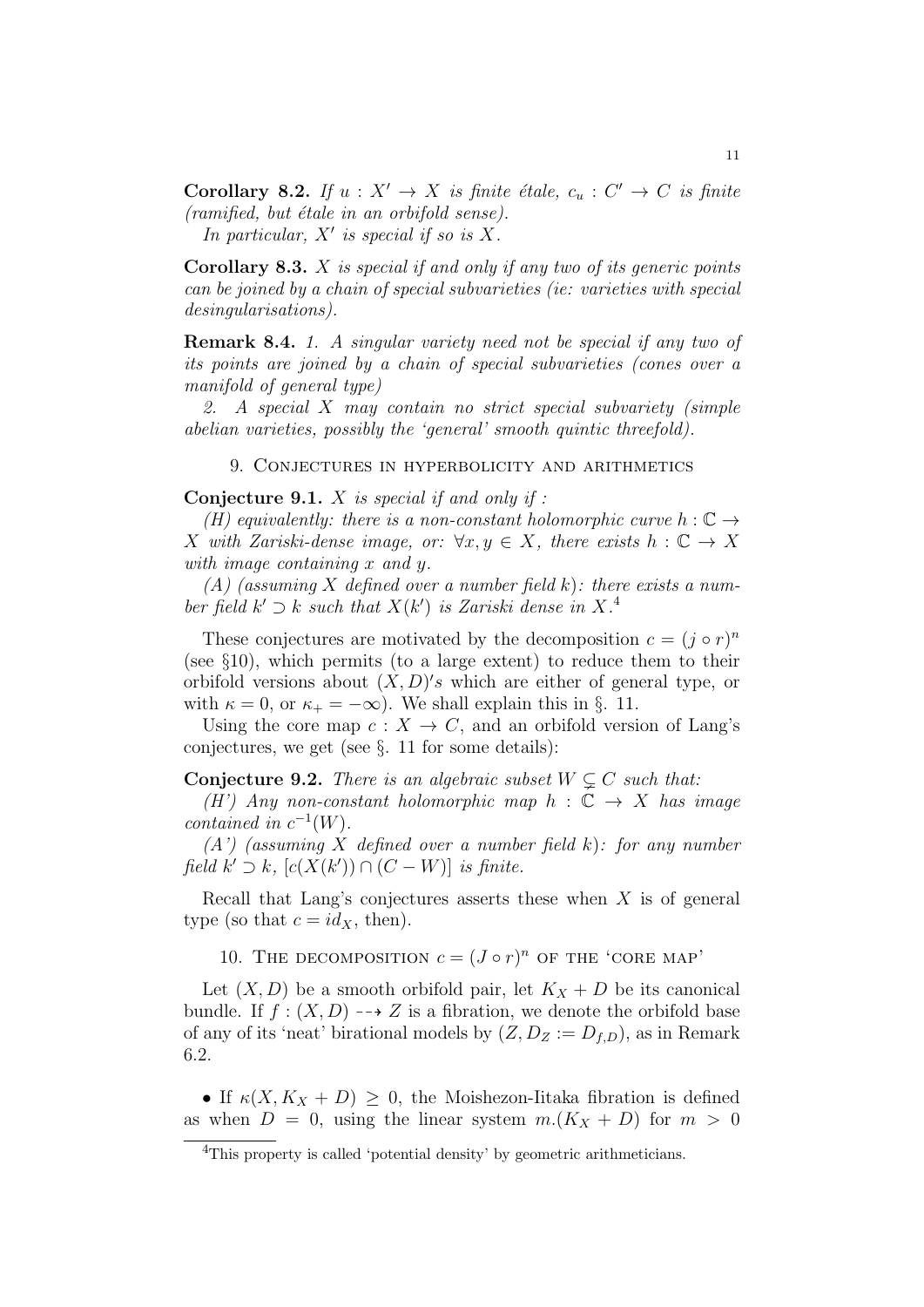large and divisible. It gives surjective fibration  $J: (X, D) \to Z$  with  $dim(Z) = \kappa(X, K_X + D)$  and  $\kappa(X_z, K_{X_z} + D_{|X_z}) = 0$  for its generic orbifold fibre.

• The extension of the 'rational quotient'  $r$  to smooth orbifold pairs  $(X, D)$  is not so immediate. We shall use the simplest version, directly generalising the case  $D = 0$ .

Definition 10.1.  $\kappa_+(X,D) = -\infty$  if  $\kappa(Z,D_Z) = -\infty$  for any rational (neat model of any) dominant fibration  $f : (X, D) \longrightarrow Z_p, p > 0$ .

**Remark 10.2.** Conjecturally, the condition  $\kappa(X, D) = -\infty$  (resp.  $\kappa_+(X,D) = -\infty$ ) should be equivalent to the fact that  $(X,D)$  is uniruled (resp. rationally connected), the definitions being the same as when  $D = 0$ , but replacing rational curves by D-rational curves defined in 11.3 below. Hence the terminology.

**Proposition 10.3.** Assume  $C_{n,m}^{orb}$ . For any smooth  $(X, D)$ , there is a unique<sup>5</sup> fibration  $r:(X,D) \to R$  (its ' $\kappa$ -rational quotient'), such that:

1. its general orbifold fibres  $(X_r, D_r)$  have  $\kappa_+ = -\infty$ .

2. its (neat) orbifold base  $(R, D_R)$  has:  $\kappa(R, D_R) \geq 0$ .

We thus get, in complete analogy with the 'very weakly special' case:

**Theorem 10.4.** Assume  $C_{n,m}^{orb}$  (used to define r). We then have, for any smooth  $(X, D)$ :

- 1. The composition  $(J \circ r) : (X, D) \to (X_1, D_1)$  is well defined.
- 2. So is, for every  $k \geq 0$ , its k-th iterate  $(J \circ r)^k : (X, D) \to (X_k, D_k)$ .
- 3. The orbifold fibres of  $(J \circ r)^k$  are special,  $\forall k \geq 0$ .

4.  $c = (J \circ r)^n$ ,  $n := dim(X)$ 

**Corollary 10.5.**  $X$  is special if and only if it is a tower of fibrations with orbifold fibres having either  $\kappa_{+} = -\infty$ , or  $\kappa = 0$ .

Remark 10.6. This permits to essentially 'reduce' conjectures (such as 7.3) to the same conjectures, but for smooth orbifold pairs having either  $\kappa_+ = -\infty$ , or  $\kappa = 0$ .

**Example 10.7.** In order to show that  $\pi_1(X)$  is almost abelian if X is special (the 'Abelianity conjecture'), it is sufficient to show that  $\pi_1(X, D)$  is almost abelian when  $\kappa(X, D) = 0$  and when  $\kappa_+(X, D) = 0$  $-\infty$  for  $(X, D)$  smooth and integral. Here,  $\pi_1(X, D)$  is the quotient of  $\pi_1(X-D)$  by the normal subgroup generated by the  $m^{th}_j$  powers of all the small loops  $\gamma_j$  around the  $D'_j s$ .

The Abelianity conjecture is established when  $\pi_1(X)$  has a faithful representation in some  $Gl(N,\mathbb{C})$ .

<sup>&</sup>lt;sup>5</sup>Up to birational equivalence.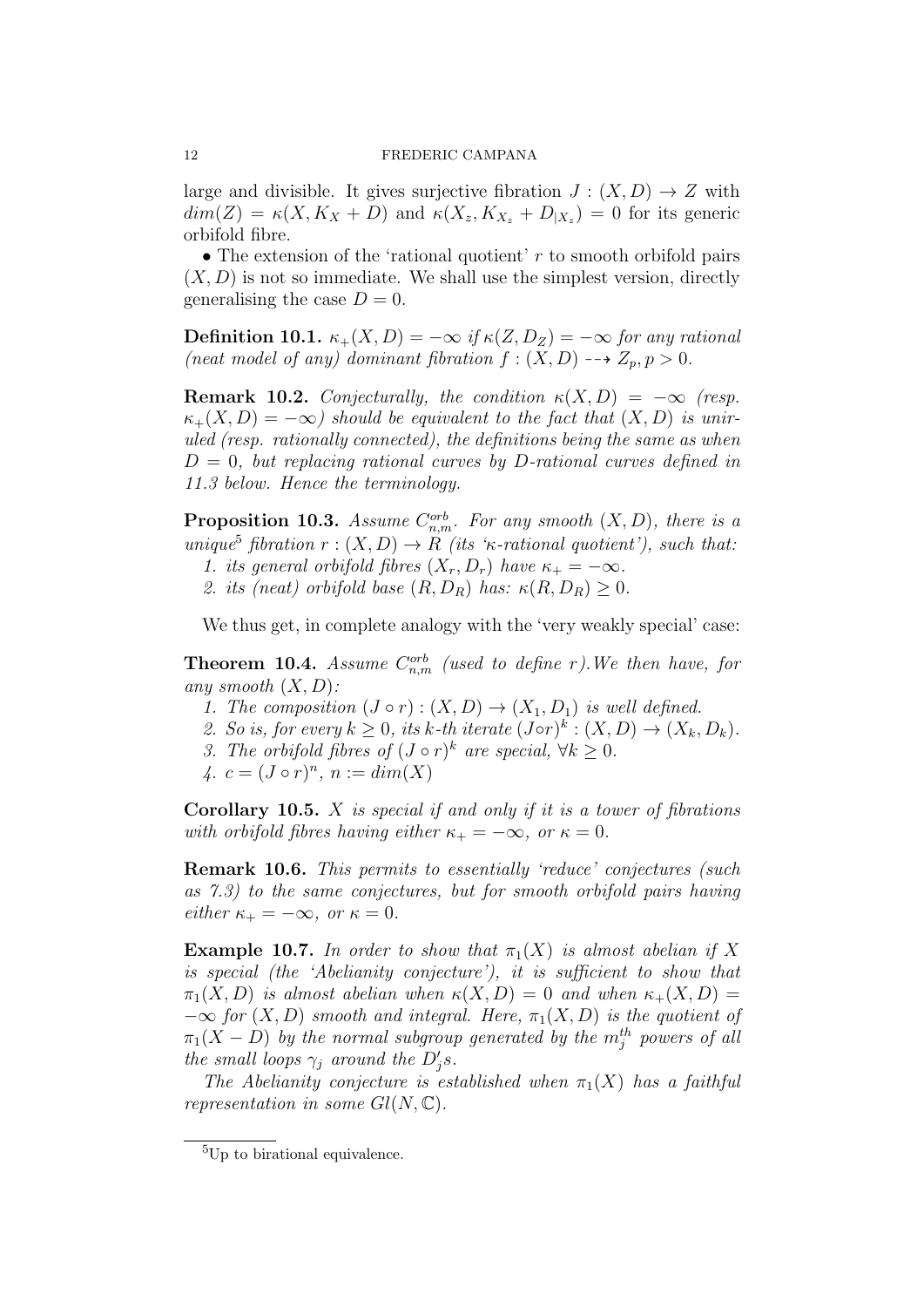10.1. The decomposition  $c = (j \circ r)^2$  for surfaces. We shall give the first step at which the sequence:  $id_X, r, j \circ r, r \circ j \circ r, \ldots$  stabilises (which is  $c$ ), and the corresponding decreasing sequence of dimensions of the images, X being special if and only if the last term is 0.

1.  $\kappa(X) = -\infty$ . Apply  $r : X \to R$ . There are 3 cases: 1. 1. R is a point:  $c = r$ ,  $\{2, 0\}$ 1.2. R is a curve and  $g(R) = 1: c = (j \circ r), \{2, 1, 0\}$ 1.3. *R* is a curve and  $g(R) \ge 2$ .  $c = r, \{2, 1\}$ 2.  $\kappa = 0$ .  $R = X$ ,  $X_1$  is a point.  $c = (j \circ r)$ ,  $\{2, 2, 0\}$ 3.  $\kappa(X) = 1$ .  $R = X$ ,  $X_1 = B$  is a curve. Let  $(B, D<sub>J</sub>)$  be the orbifold base of  $J: X \to B$ . There are again 3 cases: 3.1.  $\kappa(B, D_J) = -\infty$ .  $c = (r \circ j \circ r), \{2, 2, 1, 0\}$ 3.2.  $\kappa(B, D_J) = 0$ :  $c = (j \circ r)^2$ ,  $\{2, 2, 1, 1, 0\}$ 3.3.  $\kappa(B, D_J) = 1: c = (j \circ r), \{2, 2, 1\}.$ 4.  $\kappa(X) = 2$ :  $c = id_X$ ,  $\{2\}$ .

#### 11. Orbifold morphisms and orbifold hyperbolicity.

Let C be a smooth connected complex analytic curve. The most interesting cases are when C is either  $\mathbb{D}, \mathbb{C},$  or  $\mathbb{P}_1$ . Although the notion of orbifold morphism can be defined more generally in the category of orbifolds, we shall define it only for holomorphic maps  $h: C \to (X, D)$ from C to a smooth orbifold pair  $(X, D = \sum_j (1 - \frac{1}{m})$  $\frac{1}{m_j}$ ). $D_j$ ).

**Definition 11.1.** The holomorphic map  $h: C \rightarrow (X, D)$  is an orbifold morphism if  $h(C) \subsetneq D$ , and if, for any j:  $h^*(D_j) \geq m_j \cdot h^{-1}(D_j)$ .

This means that each time  $h(C)$  meets some  $D_j$ , the order of contact has to be at least<sup>6</sup>  $m_j$ .

We have the following important functoriality of orbifold morphisms:

**Example 11.2.** Let  $f : (X, D) \rightarrow (Z, D_Z)$  be a neat fibration onto its orbifold base. For any holomorphic  $h: C \to X$ ,  $f \circ h: C \to (Z, D_Z)$  is an orbifold morphism (if  $f \circ h(C) \subsetneq D_Z$ ).

There is a similar statement in arithmetic.

**Definition 11.3.** Let  $(X, D)$  be smooth. A D-rational curve (resp. a D-entire curve) is an orbifold morphism  $h: C \to (X, D)$  with  $C = \mathbb{P}_1$ (resp.  $C = \mathbb{C}$ ).

We say that  $(X, D)$  is uniruled (resp. RC) if there exists a D-rational curve through x (resp.  $(x, y)$ ) for any generic  $x \in X$  (resp.  $(x, y) \in$  $X \times X$ ).

Extending conjectures which are (more or less) standard when  $D =$ 0, we get the following conjectures, which (essentially) imply and motivate the conjectures 9.1 and 9.2:

<sup>6</sup>The notion of 'classical" orbifold morphism is that this order of contact be divisble by  $m_i$ .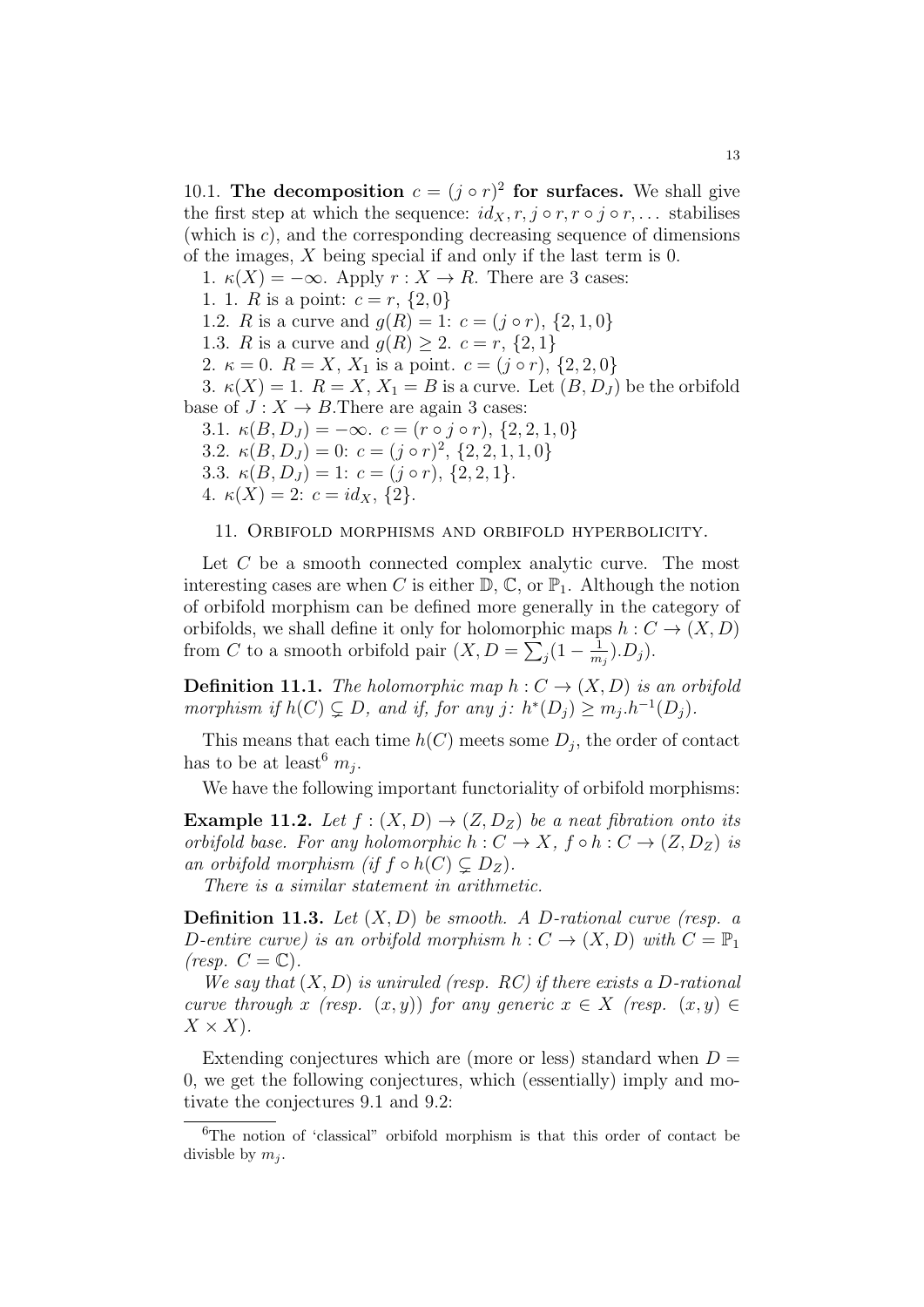Conjecture 11.4. 1. If  $\kappa(X, D) = -\infty$  (resp.  $\kappa_+(X, D) = -\infty$ ), then  $(X, D)$  is uniruled (resp. rationally connected).

2. If If  $\kappa(X,D) = 0$ , then  $\forall x, y \in X$ , there exists a D-entire curve containing x and y.

3. If  $(X, D)$  is of general type, there exists  $W \subsetneq X$  algebraic such that any D-entire curve is contained in W.

These conjectures have arithmetic (and function field) analogues, according to S. Lang. We give in the next section the simplest statement: for  $X = \mathbb{P}_1$ , and  $k = \mathbb{Q}$ .

### 12. Orbifold Mordell Conjecture

Let  $(\mathbb{P}_1, D)$ , where  $D := (1 - \frac{1}{r})$  $(\frac{1}{r}).\{0\} + (1 - \frac{1}{s})$  $(\frac{1}{s}).\{1\} + (1 - \frac{1}{t})$  $\frac{1}{t}$ ). $\{\infty\},$ with r, s, t positive integers, and assume that  $\left(\frac{1}{r} + \frac{1}{s} + \frac{1}{t}\right)$  $(\frac{1}{t})$  < 1 (ie: that  $(\mathbb{P}_1, D)$  is of general type).

For any non-zero integer  $0 \neq u \in \mathbb{Z}$ , its 'radical' rad(u) is the product of the prime numbers which divide u. And u is said to be 'r-full' if  $rad(u)<sup>r</sup>$  divides u. This means that the exponent in the prime decomposition of u of any prime p dividing u is at least r.

For  $u$  to be an exact r-th power<sup>7</sup>, these exponents have to be all divisible by  $r$ . So  $r$ -th powers are  $r$ -full, but not conversely.

**Definition 12.1.** A rational number  $x = \frac{u}{v}$  $\frac{u}{v}$  in lowest terms is Dintegral if (and only if) u is r-full, v is t-full, and  $u - v$  is s-full.

In other words, the integral points of  $(\mathbb{P}_1, D)$  are the solutions of the equation  $u = v + w$ , with  $u, v, w$  respectively r, t, s-full. These integral points thus generalise the integral solutions of the equation  $a^r = b^t + c^s$ .

**Conjecture 12.2.** ('Orbifold Mordell Conjecture' for  $(\mathbb{P}_1, D), k = \mathbb{Q}$ ) The number of D-integral points of  $(\mathbb{P}_1, D)$  above is finite.

Remark 12.3. This conjecture is implied by the 'abc' conjecture. The finiteness of the set of integral solutions of the equation  $a^r = b^t + c^s$ is, by contrast, known (it is reduced to Falting's theorem by a covering trick, by Darmon-Granville).

Geometric interpretation: The D-integral points are thus nothing else then the orbifold morphisms from  $Spec(\mathbb{Z})$  to the arithmetic orbifold surface  $(\mathbb{P}_1, D)(\mathbb{Z})$ . Indeed:

A rational number  $x = \frac{u}{v}$  $\frac{u}{v}$  in lowest terms as before is seen as a section of the projection of the arithmetic surface  $\mathbb{P}_1(\mathbb{Z})$  sitting over  $Spec(\mathbb{Z})$ with fibre over each prime p equal to the reduction  $\mathbb{P}_1(\mathbb{Z}_p)$  of  $\mathbb{P}_1(\mathbb{Z})$ modulo  $p$ . The point of the section  $x$  lying over  $p$  is then the reduction  $x_p$  of x modulo p.

The orbifold divisor  $D(\mathbb{Z})$  then consists of the 3 disjoint sections  $0, 1, \infty$  over  $Spec(\mathbb{Z})$ . The order of contact of the section x with the

<sup>7</sup>This corresponds to the notion of 'classical' integral point.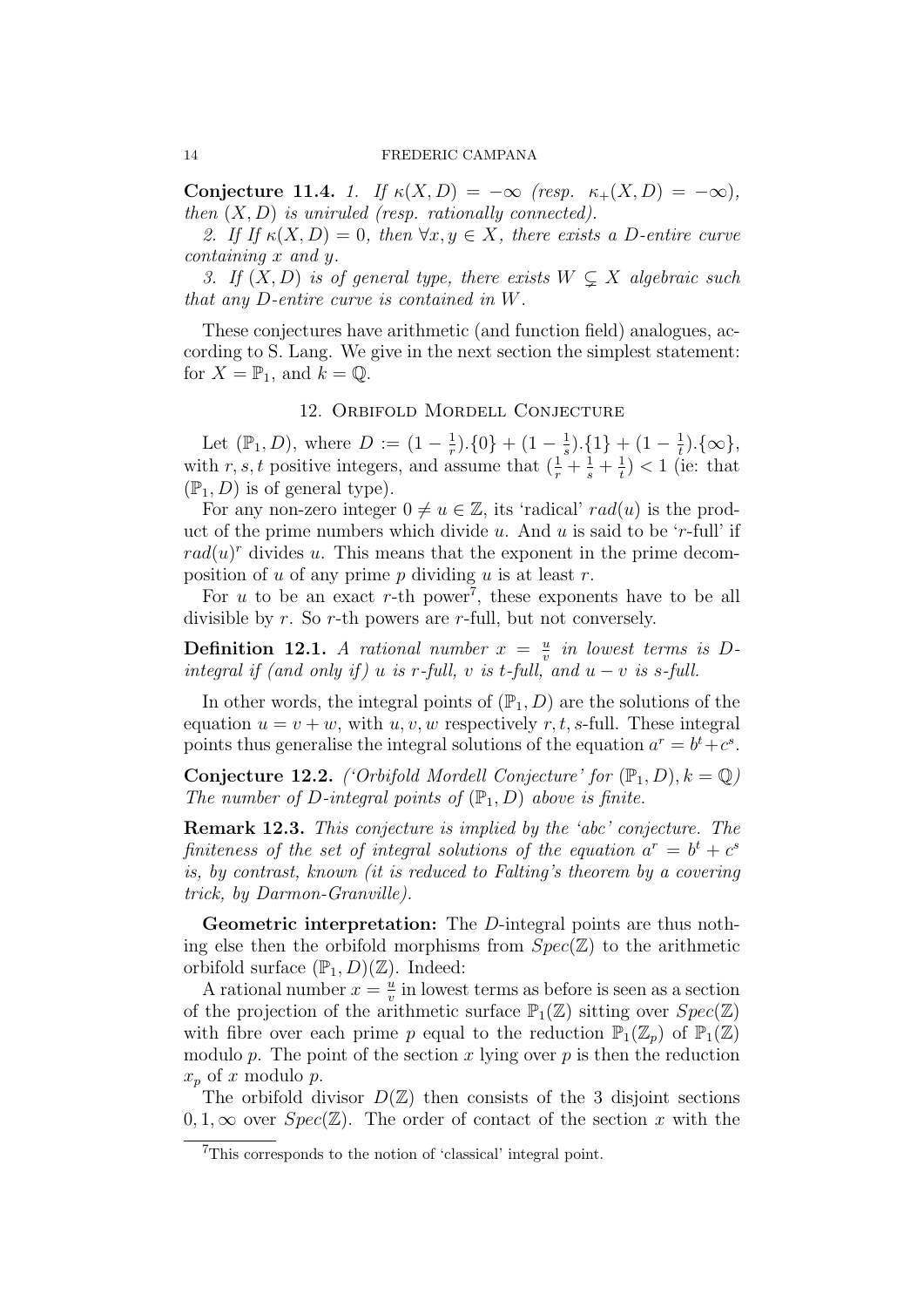section 1 say at  $x_p$  is then equal to the exponent of p in the decomposition of  $(x-1) = \frac{u-v}{v}$ , seen as the vanishing order of the function  $(x-1)$  at p. The interpretation is similar for the intersections of x with the sections  $0, \infty$ .

**Remark 12.4.** When  $\left(\frac{1}{r}+\frac{1}{s}+\frac{1}{t}\right)$  $\frac{1}{t}$ )  $\geq$  1, Conjecture 9.1(A) claims that the integral points of this orbifold should be infinite. This is true even for the 'classical' integral points, by using suitable coverings (by either elliptic or rational curves). The only hard case is when  $(r, s, t) = (2, 3, 5)$ , where the icosahedral cover of Felix Klein is required.

There is a (complex) function field version of the preceding conjecture, which is known.

#### 13. Specialness vs weak specialness

Recall that a smooth projective  $X$  is said to be weakly special if no finite étale cover  $X' \to X$  admits a rational dominant  $f' : X' \dashrightarrow$  $Z'_p, p > 0$  to some Z' of general type.

We saw that specialness implies weak specialness, and both notions agree in dimension at most 2, after 7.2(8).

• We shall now give examples of weakly special but non special threefolds, extending a construction initially due to Bogomolov-Tschinkel.

Theorem 13.1. There exists a simply-connected smooth projective threefold X together with an equidimensional elliptic fibration  $F: X \rightarrow S$ on a smooth surface S such that:

1. X is simply-connected.

2.  $\kappa(S) \leq 1$  (and any of the three values  $-\infty, 0, 1$  can be chosen)

3.  $\kappa(S, D_F) = 2$  if  $(S, D_F)$  is the orbifold base of F (which is neat and smooth).

Any such  $F: X \to S$  with these properties is such that X is weakly special, but not special.

*Proof.* Let us prove the last claim: (3) implies that X is not special, and that  $F$  is the core map of  $X$ . In order to show that  $X$  is weakly special, it is sufficient to see that there is not fibration  $q: X \dashrightarrow Z$ with Z of general type, and  $p := dim(Z) > 0$ . Indeed since q has to factorise through F, if  $p = 2$ ,  $Z = S$ , if  $p = 1$ , Z is simply connected hence  $\mathbb{P}_1$ . Contradiction since both are not of general type.

The recipe for the construction of  $X$  needs two 'ingredients':

1. A projective elliptic surface  $f: T \to \mathbb{P}_1$  with one fibre  $T_1 :=$  $f^{-1}(1)$  which is simply-connected, and a multiple smooth fibre  $T_0 =$  $f^{-1}(0)$  of multiplicity  $m > 1$ . One can obtain such a surface from a logarithmic transform of a projective elliptic surface  $T' \to \mathbb{P}_1$  with simply-connected fibre  $T'_1$  and  $p_g(T') = 0$ .